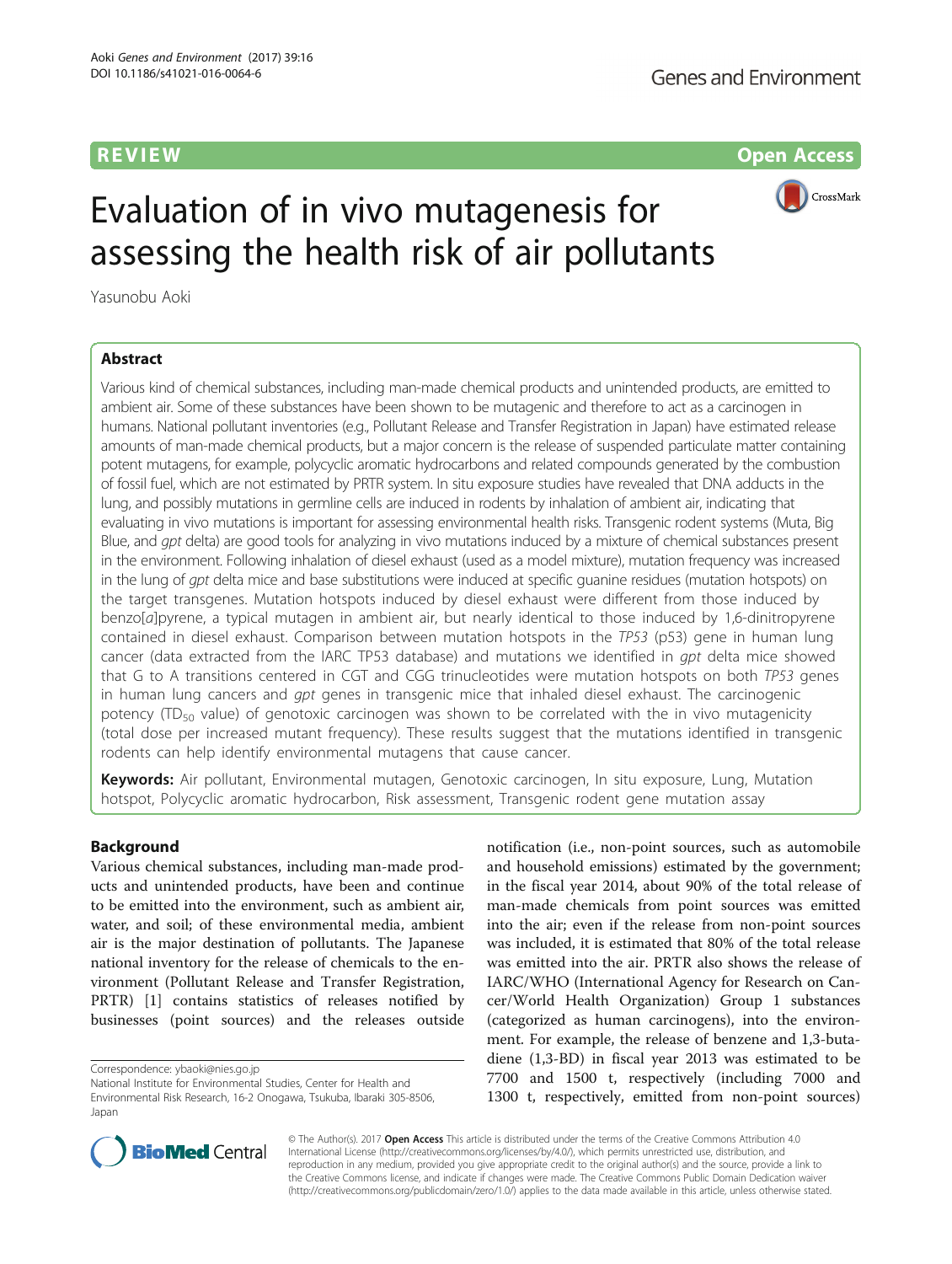[[2\]](#page-9-0). These data indicate that measurable amounts of carcinogens are released to ambient air, although the annual average concentrations of these substances in ambient air were not over the environmental quality standard (3 μg/m<sup>3</sup> for benzene) and the guideline value (2.5 μg/  $m<sup>3</sup>$  for 1,3-BD) at any monitoring stations in urban areas in Japan in fiscal year 2013 [[3\]](#page-9-0).

While the release of man-made chemicals has been comprehensively estimated in industrial countries by governments and non-governmental organizations, registration of the amount of unintended products released to the environment is limited; for example, dioxins are the only unintentionally-produced by-product whose release has been registered in PRTR in Japan [[2\]](#page-9-0). However, it is wellknown that various kinds of unintentionally-produced byproducts are generated by the combustion of fossil fuel, for example, in automobile engines (such as diesel engines) and in heating processes, and are emitted mainly to ambient air as components of suspended particulate matter (SPM). Some unintended products in ambient air are suspected to cause lung cancer and other respiratory disease, such as asthma [[4](#page-9-0)–[6](#page-9-0)].

The soot generated by combustion of coal was the earliest-discovered air-born carcinogen; in the  $18<sup>th</sup>$  century, it was discovered that heavy exposure to soot causes skin tumors in humans, and in the early  $20<sup>th</sup>$  century, benzo[a]pyrene (BaP), a polycyclic aromatic hydrocarbon (PAH) contained in soot, was identified as a carcinogen (for review, see [[7\]](#page-9-0)). In recent decades, some PAHs, including nitrated PAHs, contained in SPM have been shown to be genotoxic and have been categorized as IARC Group 1 (e.g., BaP) or IARC Group 2A/2B (suspected human carcinogens) [\[8](#page-9-0)]. For instance, the exhaust of diesel engines is classified as IARC Group 1 [\[9](#page-9-0)]. These facts indicate that mixtures of mutagenic and/or carcinogenic combustion products have been released into the air and inhaled by habitats in urban areas.

Epidemiological studies in the United States [\[10, 11](#page-9-0)] and Japan [\[12\]](#page-9-0) show an association between the incidence of disease (lung cancer and respiratory disease) and long-term exposure to air pollution including SPM with a diameter below 2.5 μm (PM2.5). Recent investigations conclude that outdoor air pollution is classified as IARC Group 1 [\[13](#page-9-0)]. However, the cancer risk of air pollutant mixtures that contain mutagenic by-products of combustion has only been evaluated on the basis of limited epidemiological data. To improve the health risk assessment of whole air pollutants, it is necessary to conduct experimental animal studies to quantitatively evaluate how the exposure to a mixture of air pollutants induces DNA damage, such as DNA adducts, that can lead to in vivo mutagenesis and potentially carcinogenesis; furthermore, it is important to know whether such air pollutants could induce mutations in germline cells.

#### Induction of DNA damage by inhalation of mutagens

The presence of mutagens in ambient air, especially in SPM, has been surveyed in various countries by using in vitro bioassay systems, such as the Ames test [\[14, 15](#page-9-0)]. Studies in Japan have shown that mutagens are ubiquitously present in air-borne particles collected in large cities [\[16](#page-9-0)]. Matsumoto et al. [[17\]](#page-9-0) reported that the contents of the PM2.5 fraction collected at an intersection with heavy traffic in Tokyo exerted higher mutagenicity than did larger air-borne particles from the same location. Watanabe et al. [[18\]](#page-9-0) showed that the soil in the Kyoto area contained mutagenic compounds that might be deposits from air, and identified the major mutagens as nitrated PAHs such as 3,6-dinitrobenzo[e]pyrene. The identification of various mutagens in ambient air indicates that people inhale a mixture of various mutagens, rather than a single mutagen.

Inhalation of a mixture of mutagens has been suspected to induce DNA damage resulting in carcinogenesis in target organs and, in some cases, mutagenesis in the germ cells. Although DNA adduct formation, micronucleus induction, and DNA strand breaks in surrogate tissues, for example white blood cells, have been analyzed as biomarkers for assessing the genotoxicity of tobacco smoke [[19](#page-9-0), [20](#page-9-0)], the total mutagenicity of the environmental mixture in ambient air remains to be clarified. Formation of DNA adducts has been shown to be elevated in the white blood cells of individuals heavily exposed to air pollutants [[21](#page-9-0)]; however, the amount of DNA adducts induced in target tissues, especially lung, by air-borne chemicals needs to be analyzed to assess the mutagenicity of the whole environmental mixture. Since analysis of DNA adducts in lung tissue cannot be conducted for human populations, studying the exposure of experimental animals, such as rodents, to ambient air (in situ exposure), is a limited but potentially effective method for addressing the issue of how a whole mixture of air pollutants is mutagenic [\[22\]](#page-9-0).

#### In situ exposure of experimental animals to ambient air

We conducted an in situ exposure study for a 60-week period from 1996 to 1997 in which rats were maintained in polluted air containing SPM with a diameter of  $11 \mu$ m at an average monthly concentration of 76.5 μg/ m<sup>3</sup> (range 50.4–108.3 μg/m<sup>3</sup>). The rats were housed in a small animal facility located beside an intersection with heavy traffic in the Tokyo metropolitan area, and air was circulated from the outside environment [\[23](#page-9-0)]. DNA adduct analysis revealed that the levels of DNA adducts, some of which were probably PAH–DNA adducts, were elevated in lungs, nasal mucosa, and livers of rats after exposure to urban air for 4 weeks, with the levels decreasing gradually during prolonged exposure over 12 weeks; these results indicate that urban air exerts genotoxic effects not only directly in respiratory organs,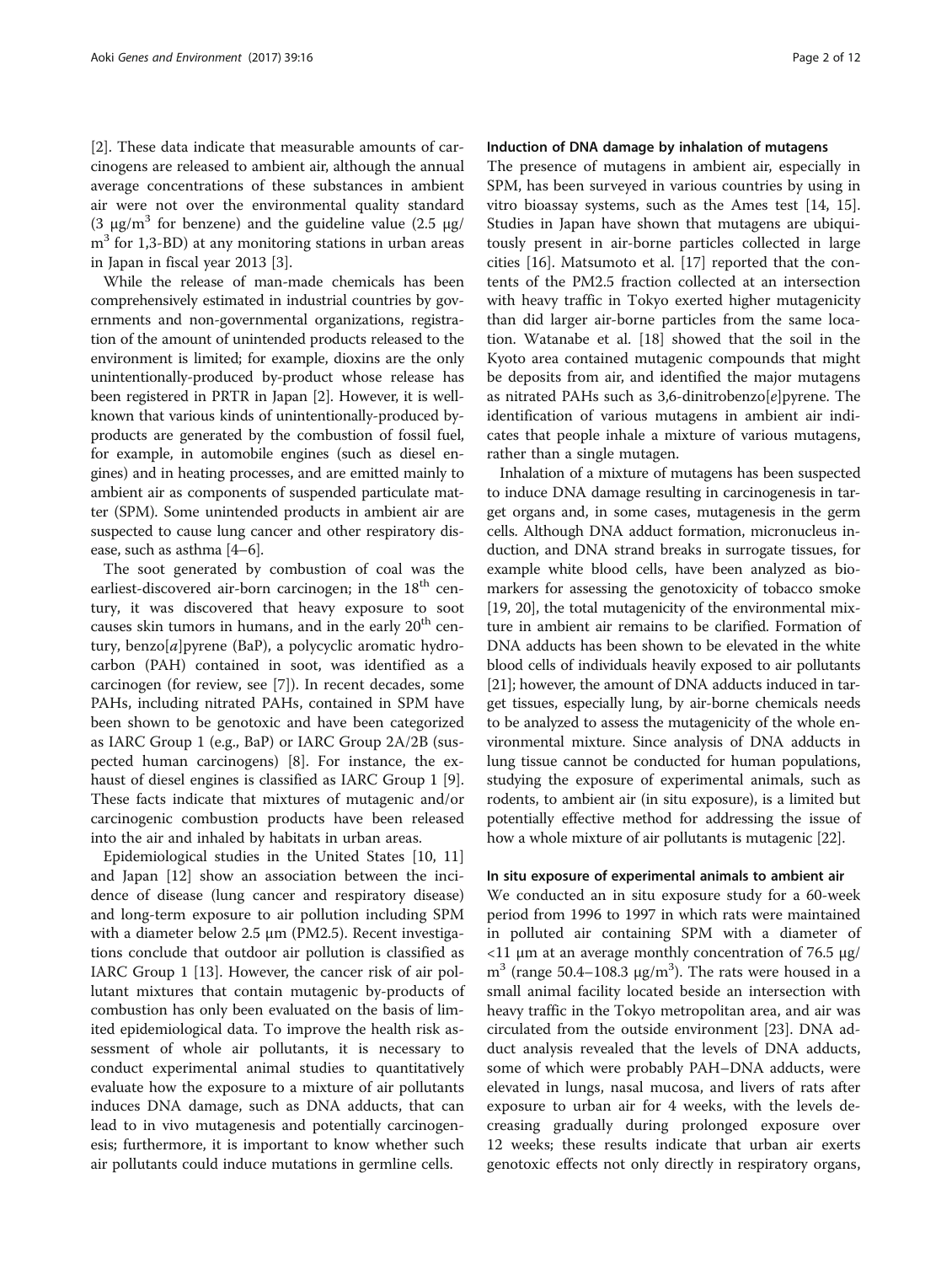such as lung and nasal mucosa, but also indirectly in tissues remote from respiratory organs, such as liver. An in situ exposure study in São Paulo showed induction of micronuclei in peripheral erythrocytes of mice following exposure to urban air for 90 days [\[24\]](#page-9-0). In an earlier in situ exposure study, coke oven emissions containing 892 ng/m<sup>3</sup> PAHs, as a model mixture of air pollution, were shown to induce DNA adduct formation in the lungs and non-respiratory tissues (heart, liver, and white blood cells) of rats [\[25\]](#page-9-0). These results suggest that air pollution in urban areas causes somatic mutations.

Analysis of mutagenesis not only in somatic cells but also in germ cells has been a major issue in environmental mutagen research. In situ exposure to ambient air in a polluted area near a steel mill in Canada in 1999 showed that the frequency of inheritable mutations at expanded simple tandem repeat (ESTR) loci was significantly higher in mice exposed to polluted ambient air for 10 weeks compared to those in a non-polluted area [[26\]](#page-9-0); ESTR mutations are detected as a change in the number of tandem repeats in the ESTR loci (e.g., Ms6 hm). Interestingly, the elevation of heritable mutations at the ESTR loci was originally observed in a herring gull (Larus argentatus) population nesting in a polluted area near steel mills [[27, 28\]](#page-9-0). Somer et al. [\[29](#page-9-0), [30\]](#page-9-0) and Yauk et al. [[31](#page-9-0)] demonstrated that the frequency of ESTR mutations in mice exposed to polluted air near steel mills and a highway was 1.6 times higher than that of mice exposed to air that was SPM depleted by high-efficiency particulate arrestance (HEPA)-filtration at the same location, indicating that SPM can potentially increase the mutation frequency at ESTR loci. DNA strand breaks in sperm and DNA-adduct formation in lung were also found to be elevated in mice exposed to polluted air containing total SPM (mean  $93.8 \pm 17.0$   $\mu$ g/m<sup>3</sup>) or PAHs (mean  $8.3 \pm 1.7$  ng/m<sup>3</sup>), for 3 or 10 weeks, respectively [[31\]](#page-9-0). These increases in heritable mutations at ESTR loci suggest that exposure to air-borne particulates containing mutagens can cause germ cell mutations. An elevated frequency of mutations at ESTR loci was also observed in mouse sperm following exposure of the mice to tobacco smoke (mainstream tobacco smoke [[32](#page-9-0)] or sidestream tobacco smoke [\[33\]](#page-9-0)). Irradiation studies showed that the average doubling dose of ESTR mutations following low linear energy transfer (LET) irradiation of spermatogonia or stem cells was 0.62–0.69 Gy [[34\]](#page-9-0). However, the mechanism for inducing ESTR mutations is still unknown, and further studies are required to resolve the biological significance of ESTR mutations [\[34](#page-9-0)].

#### Transgenic rodents as a tool for analyzing in vivo mutagenesis by air pollutants

The observations in the above in situ exposure studies raise the question of whether DNA damage induced by

exposure to air pollutants becomes fixed as in vivo mutations in the target tissues. To answer this question, transgenic rodents (Muta, Big Blue, and gpt delta) are useful, because they allow analysis of in vivo mutations induced by environmental mutagens.

In the Muta, Big Blue, and gpt delta systems, a target gene for detecting mutations (lacZ encoding E. coli <sup>β</sup>galactosidase, lacI encoding the E. coli lactose operon repressor, or gpt encoding E. coli guanine phosphoribosyltransferase, respectively) carried on a  $\lambda$  phage shuttle vector is integrated into the genomic DNA (for review, see [[35](#page-9-0)]). Transgenic mice, harboring genome-integrated DNA plasmids containing the *lacZ* gene were also established [[36, 37\]](#page-9-0). After Muta, Big Blue, and gpt delta rodents are exposed to mutagen, the shuttle vector is rescued from the genomic DNA to host E. coli, and (1) the mutated target gene is detected by phenotypic transformation of the host E. coli, that is the appearance of <sup>β</sup>galactosidase-null plaques, β-galactosidase-expressing plaques, and 6-thioguanine-resistant colonies, respectively, (2) the *cII* gene on the  $\lambda$  phage shuttle vector can also be used as the target gene (for review, see [\[35\]](#page-9-0)), and (3) the gpt delta system can be applied to detect large deletions on genomic DNA.

Transgenic rodents have been used for the analysis of in vivo mutagenicity of carcinogenic air-borne chemicals such as 1,3-BD, ethylene oxide, and PAHs. For example, inhalation of 1,3-BD at a concentration of 625 ppm by Muta mice for 5 days accelerated in vivo mutagenesis in lung but not in bone marrow or liver [\[38\]](#page-9-0). When Big Blue mice were exposed to 1,3-BD at the same concentration and for the same time period as that used for Muta mice above, the results demonstrated that 1,3-BD is mutagenic in bone marrow [[39](#page-9-0)]. Recio et al. [[39](#page-9-0)] proposed that the difference in in vivo mutagenicity of 1,3- BD in bone marrow between Muta mice and Big Blue mice might be due to differences in 1,3-BD bioactivation between the host strains (CD2F1 and B6C3F1, respectively). Following 2-year inhalation exposure to 1,3-BD, an increased incidence of neoplasms in the hematopoietic system was shown in B6C3F1 [\[40](#page-9-0)]. Furthermore, when Big Blue mice were exposed to 1,3-BD at a concentration of 1250 ppm for 4 weeks, the frequency of mutations at A:T pairs was significantly increased in bone marrow [[41](#page-9-0)], and the frequency of G to A transitions was significantly increased at non-CpG sites in spleen [[42](#page-10-0), [43\]](#page-10-0). Formation of persistent DNA adducts derived from 1,3-BD on adenine residues [\[44\]](#page-10-0) may contribute to the increased frequency of mutation at A:T pairs. Elevation of in vivo mutagenesis in lung by ethylene oxide was also demonstrated by an inhalation study using Big Blue mice [\[45](#page-10-0), [46](#page-10-0)]. The relative potencies of in vivo mutagenicity were compared among PAHs administered by intraperitoneal (ip) injection to Big Blue mice [[47](#page-10-0)] or orally to Muta mice [\[48](#page-10-0)].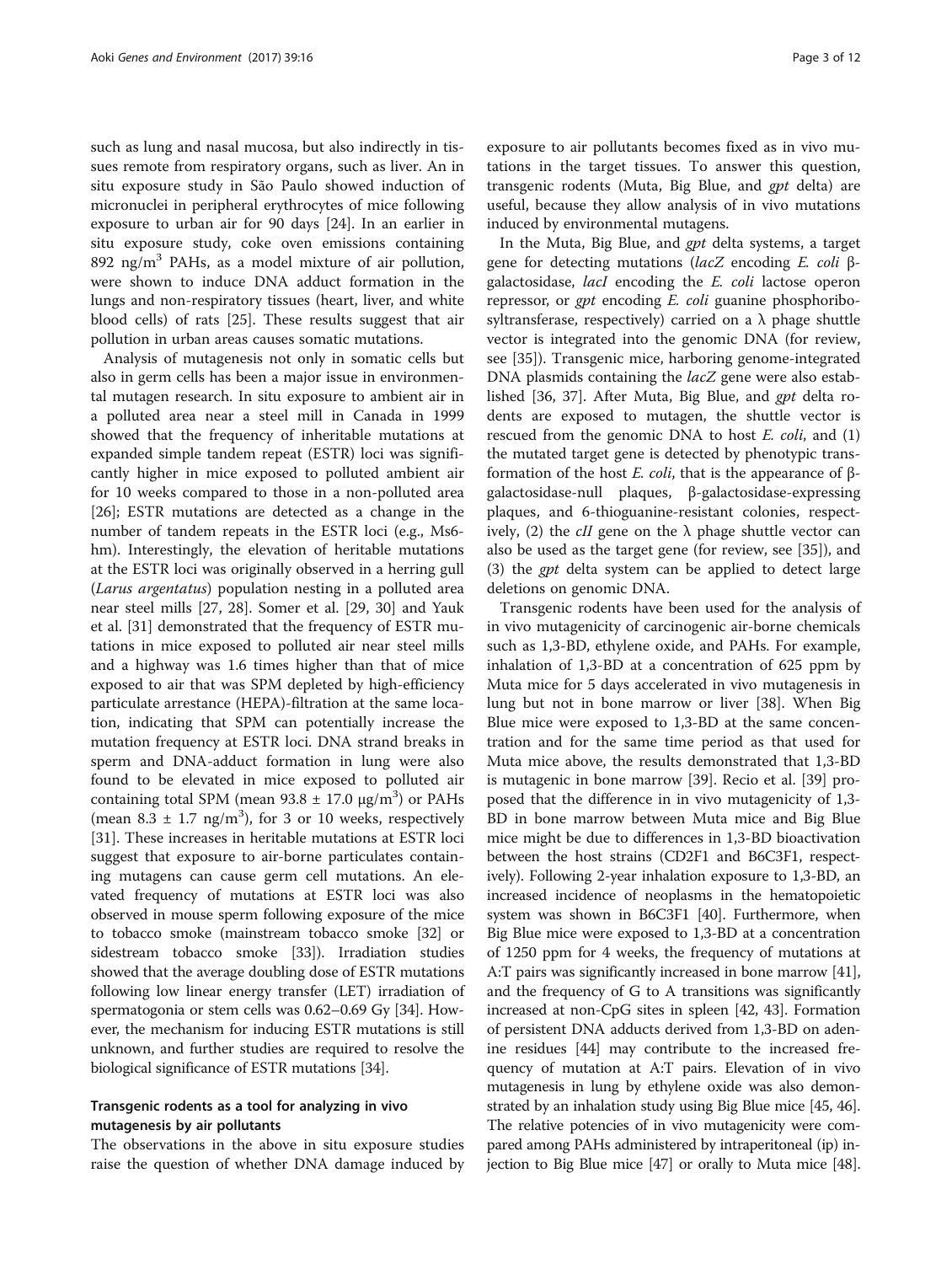The results indicated that in vivo mutagenicity in lung was as high for dibenzo[ $a, l$ ] pyrene as for BaP; however, whereas G to T transversions and G to A transitions were the major base substitutions induced in lung by dibenzo[a,l] pyrene, G to T transversions were the sole major base substitution induced in lung by BaP [\[47](#page-10-0)]. Our group's intratracheal administration studies showed that the mutant frequency in vivo of 1,6-DNP [\[49\]](#page-10-0) was about 20 times higher than that of BaP [\[50\]](#page-10-0). These observations indicate that transgenic rodent assay systems are a useful tool for analyzing in vivo mutations induced in lung and other respiratory organs by environmental chemicals inhaled from ambient air.

# Analysis of in vivo mutagenesis induced by diesel exhaust as a model mixture of air pollutants

By using various transgenic rodents, our group examined the in vivo mutagenicity of diesel exhaust emitted from an engine. Diesel exhaust is an appropriate model of air pollution in urban areas, because it is the major source of genotoxic carcinogens, such as PAHs, as mentioned above. We showed that inhalation of diesel exhaust, at an SPM concentration of 6 mg/m<sup>3</sup> for 28 days, by Big Blue rats increased the mutant frequency, and elevated the level of DNA adducts, in lung [[51\]](#page-10-0). In contrast, feeding of standard reference material of diesel particles at a concentration 80 mg/kg body weight for 21 days increased the level of DNA damage in colon and liver [\[52\]](#page-10-0) and lung [\[53\]](#page-10-0) of Big Blue rat, but did not elevate in vivo mutagenicity in these organs.

Our inhalation study using gpt delta mice also demonstrated that the frequency of in vivo mutation increased in lung depending on the duration of exposure to diesel exhaust at an SPM concentration of 3 mg/m<sup>3</sup> [[54](#page-10-0)]. The mutant frequency was elevated to  $2.11 \pm 0.08 \times 10^{-5}$  in exposed mice compared with  $0.82 \pm 0.07 \times 10^{-5}$  in control mice, after 24-weeks exposure. However, inhalation of standard reference material of diesel particles for 90 min at a concentration of 80 mg/m<sup>3</sup> on a single day or 4 consecutive days did not elevate the in vivo mutagenicity in the lungs of Muta mice [\[55](#page-10-0)]. Our studies using transgenic rodents demonstrate that diesel exhaust emitted from an engine induces in vivo mutagenesis in lung, whereas induction of micronuclei in reticulocytes was not observed in mice and rats by exposure of diesel exhaust at the low concentration (about 30  $\mu$ g/m<sup>3</sup>) for 3 months [[56](#page-10-0), [57](#page-10-0)].

Sequence analysis of mutated gpt genes rescued from the diesel exhaust–exposed lungs of gpt delta mice revealed that the most frequent type of base substitution on gpt gene induced by exposure to diesel exhaust was G to A transitions [\[58](#page-10-0)], and the next most common was the G to T transversions. Mutation hotspots (mutation loci identified from three or more mice) were present at nucleotide numbers 64, 110, and 115 for G to A

transitions and 185, 401, 402, 406, and 418 for G to A transitions and G to T transversions; this is recognized as a molecular signature for mutation induced by oxidative stress [\[59\]](#page-10-0) or exposure to BaP in lung [\[50\]](#page-10-0). Since nucleotide numbers 64 and 110 were sites of mutation in non-exposed mice, the components in diesel exhaust possibly enhanced the frequency of spontaneouslyinduced mutations, but mutations at nucleotide numbers 185, 401, 402, 406, and 418 may be a unique signature for exposure to diesel exhaust. Interestingly, these hotspots induced by diesel exhaust were different from those induced by intratracheally-administered BaP, that is G to T transversions at nucleotide numbers 125, 140, 143, and 413 [\[50](#page-10-0)], but similar to those induced by intratracheally administered 1,6-DNP [\[49](#page-10-0)], suggesting that components other than BaP in diesel exhaust were the major inducers of in vivo mutagenesis in lung. Hotspots of mutation in the livers of phenacetin-dosed gpt delta rats, that is nucleotide numbers 26 and 416 [[56](#page-10-0)], are different from those induced by exposure to diesel, 1,6- DNP, or BaP. Therefore, hotspots of mutation in target genes integrated into the genomic DNA of rodents are potentially specific landmarks for identifying a type of exposed mutagen.

# Germline mutations induced by mutagens contained in diesel exhaust

Following inhalation of diesel exhaust to *gpt* delta mice, we observed an increase in the mutant frequency in testis, but not in liver, suggesting that diesel exhaust or mutagens in diesel exhaust might induce mutations in male germline cells such as sperm [\[58](#page-10-0)]. However, this observation contrasted with in vivo mutagenicity of a heterocyclic amine, 2-Amino-1-methyl-6-phenylimidazo[4,5-b]pyridine (commonly known as PhIP), which induced mutations in liver but not in testis [[60\]](#page-10-0). Any mutagens in diesel exhaust may be specifically distributed to the testis and induce mutations in this organ. Abnormal morphology of sperm is reported to be correlated to the level of air pollution in the human population of the Czech Republic [[61](#page-10-0)], but it is yet to be revealed whether air pollution causes germline mutations.

Transgenic rodents are also a good model for evaluating induction of germline mutations. Administration of a potent mutagenic alkylating agent, ethylnitrosourea or isopropyl methanesulfonate, to Muta mice by a single ip injection induced mutations in the lacZ target gene, and genomic DNA rescued from seminiferous tubule germ cells after a period of mutation expression for 52 days, showed a significant increase in the mutant frequency in germline cells [\[62](#page-10-0)]. When inherited germline mutations induced by ethylnitrosourea were examined using gpt delta mice, the frequency of inherited mutations in the offspring of ethylnitrosourea-treated mice was 17-fold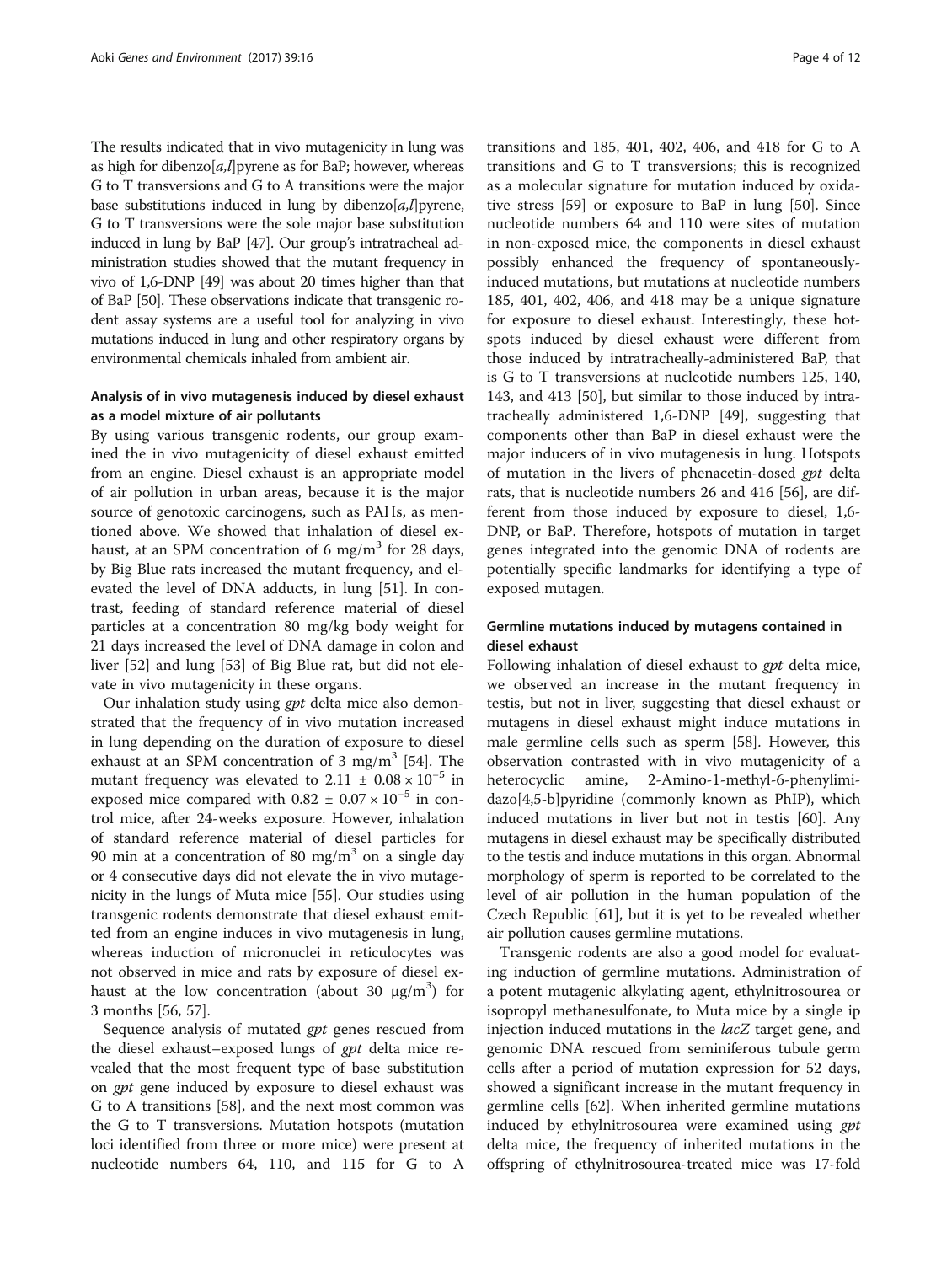higher than that of the offspring of control mice [\[63\]](#page-10-0). A longer expression period was required to detect mutations in germline cells than somatic cells, because it takes a prolonged period to fix mutagen-induced DNA lesions in stem cells of germline as a mutation in differentiated germline cells [\[64\]](#page-10-0).

Regarding environmental mutagens, germ cell mutations induced by BaP have also been examined in transgenic rodents. After transgenic mice bearing pUR288 lacZ were administered BaP by gavage at a dose of 13 mg/kg body weight 3 times per week for 6 weeks, DNA adducts were induced in testis; however, the mutant frequency increased in sperm but not in testis [\[65](#page-10-0)]. In contrast, an increased mutant frequency in sperm was not observed in mice homozygous deficient for the Xpc gene, which plays a role in the removal of bulky-DNA adducts [\[65](#page-10-0)]. Formation of BaP–DNA adducts in stem cell spermatogonia was shown to give rise to de novo mutations in the sperm [\[66](#page-10-0), [67](#page-10-0)], and exposure to BaP in earlier life (5-days-old) induced elevated mutant frequency in spermatogenic cells more effectively than exposure to BaP in the adult stage [\[68](#page-10-0)]. A singlemolecule PCR method was established to measure induction of mutations at ESTR loci [\[69\]](#page-10-0). Using this method, administration of BaP by gavage at a dose of 100 mg/kg body weight for 28 days was shown to induce ESTR mutations in the sperm of Muta mice [\[70](#page-10-0)].

Male germline mutations at ESTR loci were also enhanced in the offspring of female mice who inhaled standard reference material of diesel particles [\[71](#page-10-0)] or were subjected to irradiation by X-ray [\[72](#page-10-0)]. These observations suggest that BaP and other mutagens in diesel exhaust could be germ cell mutagens. An interesting comparative study has reported that one adduct formation of BaP has approximately the same mutagenicity as 10−<sup>4</sup> Gy ɤ-irradiation [\[73](#page-10-0)]. Further studies, similar to those for ethylnitrosourea [\[74\]](#page-10-0), are required to quantitatively evaluate germ cell mutagenesis induced by low-dose subchronic exposure to BaP.

# Mutation on Ras proto-oncogenes and TP53 (tumor suppressor gene) in somatic cells by environmental mutagens

Induction of somatic mutation(s) at specific sequences on proto-oncogenes and/or tumor suppressor genes is a key process in carcinogenesis. To reveal how mutation at these specific sequences is induced by environmental mutagens is an important issue for understanding the mechanism of mutagenesis and carcinogenesis induced by environment mutagens. Furthermore, mutations on the unique sequences are candidate molecular signatures for monitoring the exposure of mutagens.

Observations of mutations at codons 12, 14, or 61, of Ras genes in human cancer have been well-documented

[[75\]](#page-10-0). In chemical carcinogenesis studies, the *Hras* gene was mutated at codon 61 in mouse hepatomas induced by exposure to N-hydroxy-2-acetylaminofluorene, vinyl carbamate, or 1′-hydroxy-2′,3′-dehydroestragole [\[76](#page-10-0)], and analysis of DNA adduct formation revealed the binding of benzo $[a]$ pyrene diol epoxide (BPDE, reactive intermediate of BaP) to guanine or adenine in codons 12 and 14 or of Kras gene in cultures of normal human bronchial epithelial cells treated with BPDE [\[77](#page-10-0)].

In vivo mutagenesis of the Kras gene has been analyzed by allele-specific competitive blocker PCR (ACB-PCR). After Big Blue rats were treated with N-hydroxy-2-acetylaminofluorene, the frequencies of GGT to GTT and GGT to GAT substitutions at Kras codon 12 in liver were 3.3 and 6.4 times, respectively, those in the control, while transgenic rodent assay showed that G to T transversion was the major base substitution induced by N-hydroxy-2-acetylaminofluorene [[78](#page-10-0)]. In contrast, treatment of Big Blue rats with aristolochic acid significantly increased the frequency of GAA to GTA substitutions at Kras codon 61 in liver and kidney, but did not induce GGT to GAT substitution at Kras codon 12 [\[79](#page-10-0)]. The frequencies of GGT to GTT and GGT to GAT substitution at *Kras* codon 12 were elevated by inhalation of ethylene oxide at 100 ppm and 50–200 ppm, respectively, for 4 weeks, but this effect was not observed following inhalation for 8 weeks [\[80](#page-10-0)]; the authors speculated that negative selection against cells carrying Kras mutations occurred at the high cumulative dose of ethylene oxide. The results suggest that environmental mutagens induce mutations site-specifically on the Kras gene.

Mutations in the TP53 (p53) tumor suppressor gene are frequently observed in human cancer [[81, 82\]](#page-10-0). The IARC TP53 database [\[83](#page-10-0)] compiles data on TP53 mutations detected in human cancer, and provides useful information for understanding the mechanism of carcinogenesis. Analysis of this database reveals that the TP53 gene is mutated frequently at several specific codons in cancer. For example, in BPDE-treated HeLa cells and bronchial epithelial cells, BPDE–DNA adducts frequently form at commonly mutated codons in the TP53 gene (codons 157, 248, and 273) [[84\]](#page-10-0), suggesting that a unique mutation spectrum was induced by each mutagen on the TP53 gene. To compare the TP53 mutation spectra produced by various environmental mutagens, human p53 knock-in (Hupki) mouse lines were established and an in vitro assay for detecting mutations induced on the human TP53 gene was developed [\[85\]](#page-11-0). In the Hupki mouse genome, the DNA-binding domain of the mouse Trp53 (Tp53) gene has been replaced with the normal human TP53 gene by using gene-targeting technology. For the in vitro assay, cultures of Hupki mouse–derived embryonic fibroblast (HUF) cells were treated with chemical substances; immortalized cells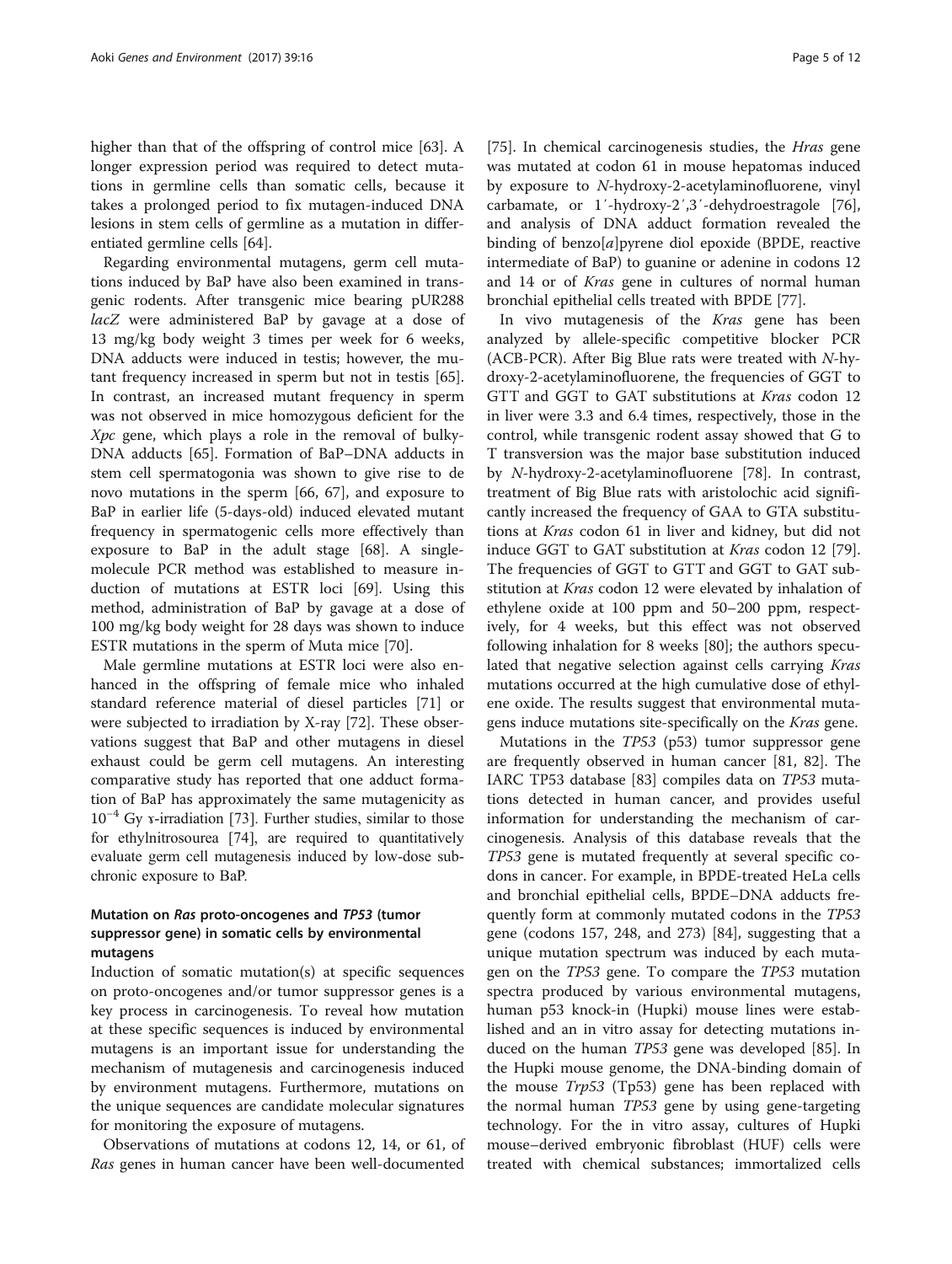were obtained following several passages of treated cells; and the humanTP53 gene in the immortalized cells was subjected to sequencing.

Treatment of HUF cells with BaP frequently induced mutations including G to T transversions (a landmark mutation of BaP exposure) on codons 157, 158, and 273 of the TP53 gene; these correspond to positions frequently mutated in human lung cancer [\[86](#page-11-0), [87](#page-11-0)]. A potent mutagen present in diesel exhaust particles, 3 nitrobenzanthrone, induces G to T transversions in HUF cells [[88\]](#page-11-0). In HUF cells treated with aristolochic acid, an A to T transversion is induced in codon 139, which is registered as a frequently mutated site in the IARC p53 mutation database [\[89](#page-11-0)]. Taken together, these observations indicate that HUF cells are potentially useful for identifying mutagen-specific mutation sites on the TP53 gene, and thus can be used to reveal the mechanisms by which environmental mutagens cause carcinogenesis.

# TP53 gene mutation in lung cancer and molecular signature induced by inhalation of environmental mutagens

Inhalation of mutagens is recognized to cause lung cancer, and air pollutants and tobacco smoke are suspected to be major causes of in vivo mutagenesis of protooncogenes and tumor suppressor genes in lung. Among proto-oncogenes and tumor-suppressor genes, TP53 is frequently mutated gene in lung cancer; about 40% of all lung cancer cases compiled in the IARC TP53 database [[83\]](#page-10-0) carry a mutated TP53 gene. A unique characteristic of TP53 mutation in lung cancer is a high rate of occurrence of G to T transversions; this rate is comparable to that of G to A transitions, which are common mutations in the TP53 gene in all types of cancer, including lung [[81,](#page-10-0) [90](#page-11-0)]. The frequently mutated codons (hotspots) on the TP53 gene in lung cancer are codons 157, 158, 175, 245, 248, 249, and 273 [[91\]](#page-11-0).

G to T transversion is a base substitution induced not only by administration of BaP via formation of BPDE-DNA adducts [[50,](#page-10-0) [92](#page-11-0)] but also by generation of reactive oxygen species via formation of 8-oxo-deoxyguanine [[93, 94](#page-11-0)]. Because the lung is an organ directly in contact with air, it is reasonable to expect that G to T transversions that are induced by exogenous agents such as PAHs or oxygen would occur frequently in lung cancer. Mutation spectrum analysis has shown that the rate of G to T transversions in the lung cancer of smokers (about 30%) is higher than that of nonsmokers (10%–15%) [[90, 91, 95](#page-11-0)]. However, experimental inhalation of environmental tobacco smoke to Big Blue mice showed that the most common mutation induced on the cII gene was G to A transition and the next was G to T transversion [[96\]](#page-11-0).

I analyzed the IARC TP53 database to reveal the mutation spectrum at the level of nucleotide sequence of

the TP53 gene in lung cancer, and potentially identify agent(s) contributing to mutagenesis of the TP53 gene. Table [1](#page-6-0) summarizes my analysis of the base substitutions in frequently mutated codons in the TP53 gene in lung cancer [[91](#page-11-0)]. It is well-known that mutations are mainly induced at CpG sites on the TP53 gene in human cancer [[81\]](#page-10-0). As shown in Table [1,](#page-6-0) G to T transversions were induced in lung cancer on 5 guanine residues centered in CGN triplets at nucleotide #12457 of codon 157 (CGT to CTT), #12461 of codon 158 (CGC to CTC), #13370 of codon 245 (CGG to CTG), #13380 of codon 248 (CGG to CTG), and #13799 of codon 273 (CGT to CTT). The triplets (CGC, CGT, and CGG), in which G to T transversions were induced in the TP53 gene, were identical to those containing the BaP-induced mutation hotspots (nucleotide numbers 125, 140, 143, and 413 on the *gpt* gene) in the lungs of *gpt* delta mice [\[50](#page-10-0)]. These observations confirm the speculation that G to T transversions on mutated TP53 genes in lung cancer may be induced by BaP and other carcinogenic PAHs contained in tobacco smoke [[90, 91, 97](#page-11-0)].

G to A transitions were also frequently induced in lung cancer. G to A transitions were induced at 4 guanine residues, that is, at nucleotide #12512 of codon 175 (CGC to CAC), #13380 and #13381 of codon 248 (CGG to CAG), and #13799 of codon 273 (CGT to CAT). Among these triplets, guanine residues centered in CGT and CGG were also mutation hotspots for G to A transitions induced by inhalation of diesel exhaust in the lungs of gpt delta mice (nucleotide numbers 64, 110, and 115 of the gpt gene) [[54](#page-10-0)]. Again, these findings indicate that air pollutants emitted from diesel engines and other fossil fuel combustion processes may contribute, at least partly, to mutagenesis of the TP53 gene, but the possibility that spontaneous mutations were enhanced on frequently mutated codons on TP53 gene cannot be ruled out, because G to A transitions occur frequently as spontaneous mutations. Nevertheless, it is clear that comparison between the mutation spectra of protooncogenes and tumor suppressor genes in lung cancers and those of in vivo mutations in transgenic rodent assays can provide clues to the identify of environmental mutagens that cause cancer.

# Correlation between in vivo mutagenicity and carcinogenicity

As mentioned above, transgenic rodents are a good tool for evaluating the potential of environmental chemicals to induce mutations in vivo. However, more investigation is required to reveal the relationship between the potencies of in vivo mutagenicity and carcinogenicity. Suzuki [\[98](#page-11-0)] reported that  $TD_{50}$  (value of chronic doserate [mg/kg body weight/day] that would induce tumors in half the test animals at the end of a standard lifespan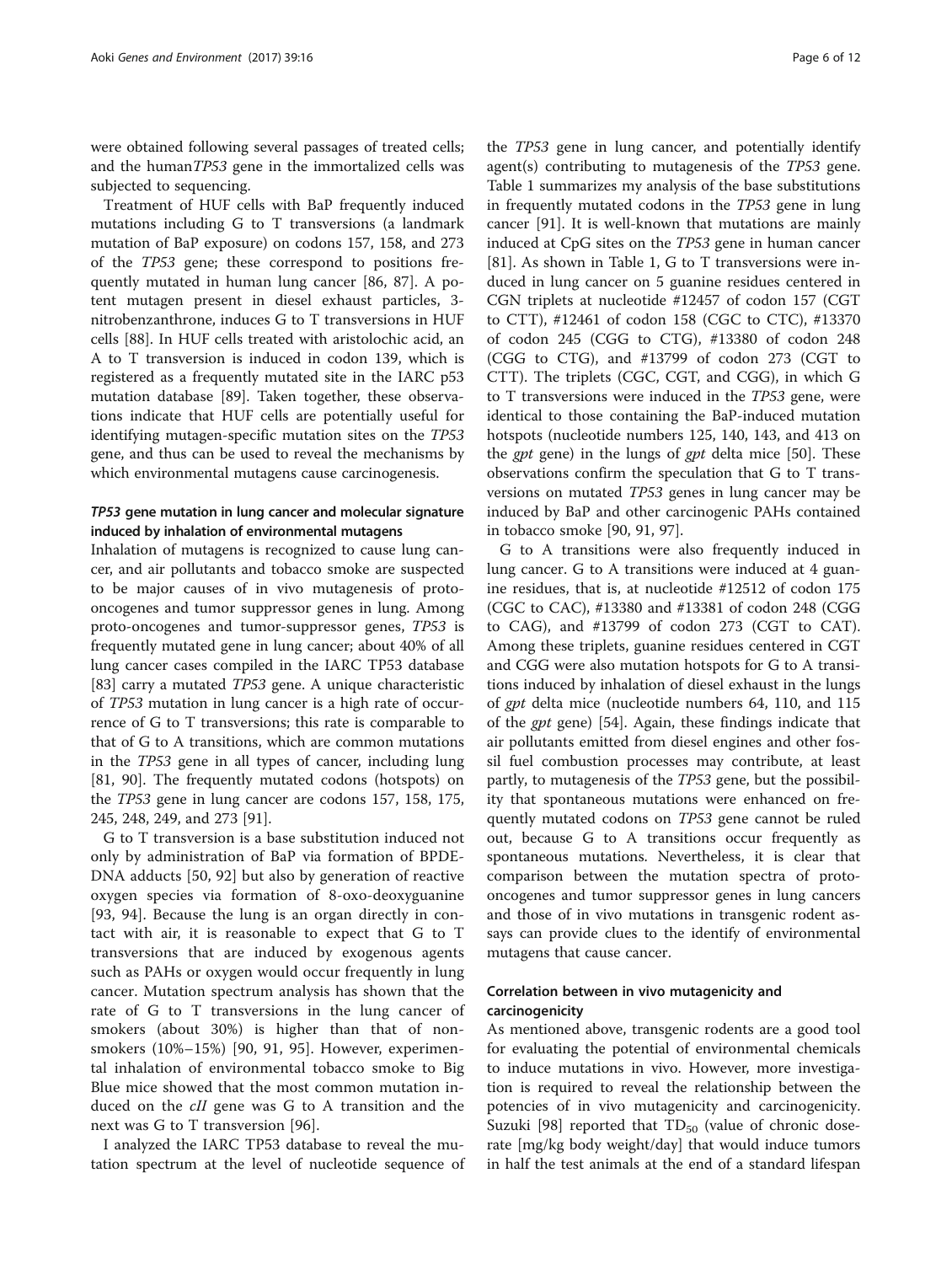<span id="page-6-0"></span>

| . .<br>× | $\sim$<br>۰.<br>× |  |
|----------|-------------------|--|
|----------|-------------------|--|

| Codon<br><b>TP53</b><br>gene                                                                                                                 | Base<br><b>TP53</b><br>gene | Number of<br>number in number in mutants in<br>the<br>database | Number of Number of<br>G to A<br>transitions transitions<br>at non-CpG<br>sites | G to A<br>at CpG<br>sites | G to C<br>transversio transversio<br>ns | Number of Number of<br>G to T<br>ns | DNA sequence<br>change at major<br>mutation site |         |
|----------------------------------------------------------------------------------------------------------------------------------------------|-----------------------------|----------------------------------------------------------------|---------------------------------------------------------------------------------|---------------------------|-----------------------------------------|-------------------------------------|--------------------------------------------------|---------|
| 157                                                                                                                                          |                             | 83                                                             | $\mathbf 2$                                                                     | 3                         | $\mathbf 1$                             | 67                                  |                                                  |         |
|                                                                                                                                              | 12457                       | 77                                                             |                                                                                 | 3                         | $\mathbf 1$                             | 67                                  | CGT>CTT                                          |         |
|                                                                                                                                              | 12458                       | 4                                                              |                                                                                 |                           |                                         |                                     |                                                  |         |
|                                                                                                                                              | 12459                       | $\overline{2}$                                                 | $\overline{2}$                                                                  |                           |                                         |                                     |                                                  |         |
| 158                                                                                                                                          |                             | 89                                                             |                                                                                 | 5                         | 14                                      | 65                                  |                                                  |         |
|                                                                                                                                              | 12460                       | $11\,$                                                         |                                                                                 | $\mathbf{1}$              | 6                                       |                                     |                                                  |         |
|                                                                                                                                              | 12461                       | 77                                                             |                                                                                 | 4                         | 8                                       | 65                                  | CGC>CTC                                          |         |
|                                                                                                                                              | 12462                       | $\mathbf{1}$                                                   |                                                                                 |                           |                                         |                                     |                                                  |         |
| 175                                                                                                                                          |                             | 68                                                             |                                                                                 | 42                        | 10                                      | 16                                  |                                                  |         |
|                                                                                                                                              | 12511                       | 18                                                             |                                                                                 | 5                         | 8                                       | $\overline{\mathbf{4}}$             |                                                  |         |
|                                                                                                                                              | 12512                       | 49                                                             |                                                                                 | 37                        | $\mathbf 1$                             | 11                                  | CGC>CAC                                          |         |
|                                                                                                                                              | 12513                       | $\mathbf 1$                                                    |                                                                                 |                           | $\mathbf 1$                             |                                     |                                                  |         |
| 179                                                                                                                                          |                             | 59                                                             | 15                                                                              |                           | $\bf 8$                                 | 3                                   |                                                  |         |
|                                                                                                                                              | 12523                       | 27                                                             | 15                                                                              |                           | 8                                       | 3                                   |                                                  |         |
|                                                                                                                                              | 12524                       | 29                                                             |                                                                                 |                           |                                         |                                     |                                                  |         |
|                                                                                                                                              | 12525                       | 3                                                              |                                                                                 |                           |                                         |                                     |                                                  |         |
| 245                                                                                                                                          |                             | 98                                                             | 10                                                                              | 10                        | 9                                       | 62                                  |                                                  |         |
|                                                                                                                                              | 13370                       | 64                                                             |                                                                                 | 10                        | $\overline{\mathcal{I}}$                | 41                                  | CGG>CTG                                          |         |
|                                                                                                                                              | 13371                       | 32                                                             | 9                                                                               |                           | $\overline{2}$                          | 20                                  |                                                  |         |
|                                                                                                                                              | 13372                       | $\overline{2}$                                                 | $\mathbf 1$                                                                     |                           |                                         | $1\,$                               |                                                  |         |
| 248                                                                                                                                          |                             | 153                                                            | $\mathbf{1}$                                                                    | 83                        | 6                                       | 59                                  |                                                  |         |
|                                                                                                                                              | 13379                       | 49                                                             |                                                                                 | 46                        | $\mathbf 2$                             |                                     | (CGG > CAG)                                      |         |
|                                                                                                                                              | 13380                       | 102                                                            |                                                                                 | 37                        | 3                                       | 59                                  | CGG>CAG                                          | CGG>CTG |
|                                                                                                                                              | 13381                       | $\overline{2}$                                                 | $\mathbf{1}$                                                                    |                           | $\mathbf 1$                             |                                     |                                                  |         |
| 249                                                                                                                                          |                             | 124                                                            | $\overline{2}$                                                                  |                           | 14                                      | 80                                  |                                                  |         |
|                                                                                                                                              | 13382                       | 25                                                             |                                                                                 |                           |                                         |                                     |                                                  |         |
|                                                                                                                                              | 13383                       | 43                                                             | $\overline{2}$                                                                  |                           | $\overline{2}$                          | 36                                  | AGG>ATG                                          |         |
|                                                                                                                                              | 13384                       | 56                                                             |                                                                                 |                           | 12                                      | 44                                  | GGC>GTC                                          |         |
| 273                                                                                                                                          |                             | 159                                                            |                                                                                 | 81                        | 9                                       | 65                                  |                                                  |         |
|                                                                                                                                              | 13797                       | 37                                                             |                                                                                 | 27                        | 3                                       | $\overline{a}$                      |                                                  |         |
|                                                                                                                                              | 13798                       | 121                                                            |                                                                                 | 54                        | 6                                       | 61                                  | CGT>CAT                                          | CGT>CTT |
|                                                                                                                                              | 13799                       | $\mathbf 1$                                                    |                                                                                 |                           |                                         |                                     |                                                  |         |
| Parentheses surround an antisense sequence<br>Green characters indicate G to A transitions.<br>Red characters indicate G to T transversions. |                             |                                                                |                                                                                 |                           |                                         |                                     |                                                  |         |

[[99\]](#page-11-0)) was associated with fold-increase in mutant frequency in transgenic rodents per total dose administered to the animals. Recently, Ono and Honma [[100](#page-11-0)]

presented the possibility that  $BMDL_{10}$  (the lower 95% confidence bound on the benchmark dose corresponding to 10% specific change) of carcinogenicity can be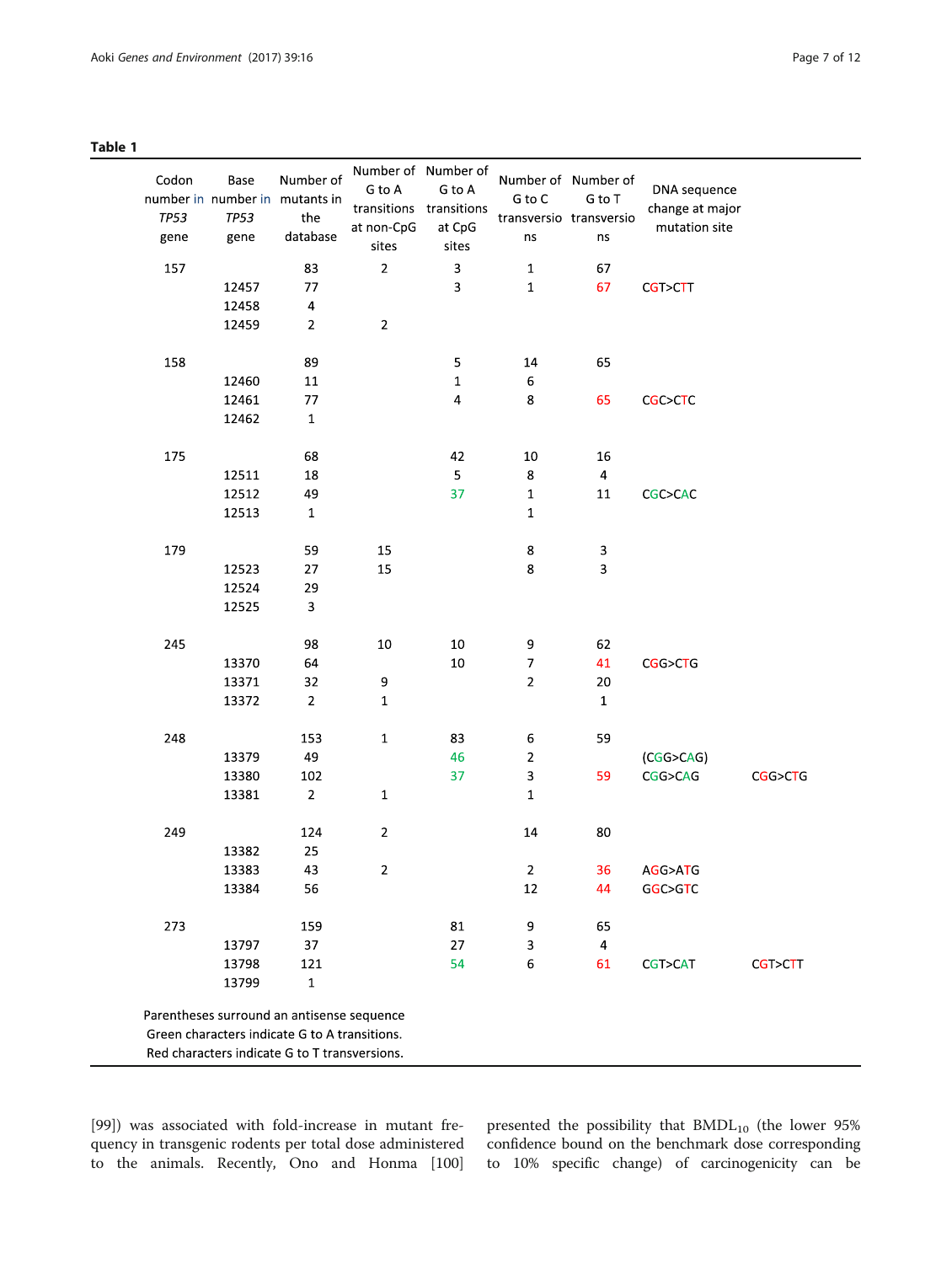predicted from the  $BMDL_{10}$  of mutagenicity in the transgenic rodents. Therefore, it is important to precisely analyze the relationship between in vivo mutagenicity in the transgenic rodent assay and the carcinogenicity of various chemicals.

For this purpose, I extracted dose–response data for carcinogenicity from the Carcinogenic Potency Database (CPDB) [[99\]](#page-11-0), which contains the dose–response data for 1547 chemicals; and I obtained data on in vivo mutagenicity of 163 chemicals in transgenic rodent assays from the published literature [\[35\]](#page-9-0). At the Annual Meeting of Japanese Environmental Mutagen Society in 2009 [\[101](#page-11-0)], based on preliminary data, I put forward the hypothesis that  $TD_{50}$  values of genotoxic carcinogens correlate to the values of in vivo mutagenic potency if compared for the same target organ and administration route. Because the  $TD_{50}$  value in CPDB is the harmonic mean calculated from the  $TD_{50}$  value of the most potent target site, in the current study I obtained  $TD_{50}$  values of genotoxic carcinogens in liver and lung for each route of administration (inhalation, oral gavage or diet, or ip injection) by calculating harmonic means of the values cited in CPDB except benzene (see Additional file [1](#page-8-0)). I defined in vivo mutagenic potency as the harmonic mean of the total dose of agents administered to an animal (total dose) divided by the induced mutant frequency (the mutant frequency of the treatment group minus the mutant frequency of the control group)  $\times 10^5$  (IMF); the values for total dose and IMF used for this calculation were extracted from reference [[35](#page-9-0)].

The criteria of dose–response data used for calculation of  $TD_{50}$  in mouse liver and lung were as follows: 1) dose–response data with two or more doses were used, and if this was not available, one-dose data were used; 2) if more than one tumor type was induced in the organ, data from the various tumor types was combined for the calculation; 3) if dose–response data with two or more doses were used, the dose–response curve that was consistent with linearity (marked as '\*' in CPDB) was used for the calculation; 4) the data in CPDB were evaluated as showing positive carcinogenicity (marked as  $c$  or  $+$  in the database); 5) the number of animals per group was over ten, 6) the incidence of tumors in the control and the elevation of incidence in treatment groups was below 40% and over 10%, respectively; and 7) the significance of the correlation of dose–response was  $P < 0.10$ . For calculating in vivo mutagenic potencies, total doses obtained by multiple-time dosing cited in reference [[35](#page-9-0)] were used, except for total dose for inhalation, which was re-calculated as indicated in Additional file [1](#page-8-0). The calculated values of the harmonic means of  $TD_{50}$  and total dose/IMF (T/I) of each chemical and the data for calculating these values are listed in Table 2 and Additional file [1](#page-8-0), respectively.

| <b>Table 2</b> Harmonic means of $TD_{50}$ values and total dose/IMF $(T/$ |
|----------------------------------------------------------------------------|
| I; potency of in vivo mutagenicity) values of genotoxic carcinogens        |
| in mouse liver and lung                                                    |

| Tissues | Compounds<br>(administration method)   | Harmonic mean of<br>$TD_{50}$ (mg/kg/day) | Harmonic mean<br>of T/I (mg/kg) |
|---------|----------------------------------------|-------------------------------------------|---------------------------------|
| I iver  | 2-acetylaminofluorene<br>(diet)        | 7.81                                      | 231                             |
|         | 4-aminodiphenyl (diet)                 | 1.58                                      | 15.3                            |
|         | 4-chloro-o-<br>phenylenediamine (diet) | 1341                                      | 7623                            |
|         | 2,4-diaminotoluene (diet)              | 26.7                                      | 1688                            |
|         | dichloroacetic acid (diet)             | 155                                       | 66867                           |
|         | MeIQ (diet)                            | 27.1                                      | 272                             |
|         | MelQx (diet)                           | 24.3                                      | 104                             |
|         | N-nitrosodimethylamine<br>(gavage)     | 0.253                                     | 0.69                            |
|         | urethane (diet)                        | 39                                        | 427                             |
| Lung    | benzene (inhalation)                   | 175                                       | 4937                            |
|         | 1,3-butadiene (inhalation)             | 41.8                                      | 532                             |
|         | cyclophosphamide<br>(ip injection)     | 5.92                                      | 16.6                            |
|         | ethylene oxide<br>(inhalation)         | 63.4                                      | 897                             |
|         | urethane (diet)                        | 28.3                                      | 303                             |

The data for calculating these values are listed in Additional file [1](#page-8-0)

I analyzed whether the harmonic mean values of  $TD_{50}$  of mouse liver or lung correlated to  $T/I$  values (in vivo mutagenic potencies). As shown in Fig. [1,](#page-8-0) log [harmonic mean of  $TD_{50}$ ] (hereafter, log  $TD_{50}$ ) was linearly related to log [harmonic mean of T/I] (hereafter, log T/I), suggesting that carcinogenicity of genotoxic carcinogens could be predicted from the target and route-matched in vivo mutagenicity. This linear correlation between log  $TD_{50}$  and log T/I was an unexpected finding, since the carcinogenicity of a genotoxic substance can be affected by the substance's tumor promoting activity. Among various in vitro assay systems for predicting carcinogenicity, the Bhas assay, which uses a clone of BALB/c 3 T3 cells transfected with the v-Ha-ras gene, is an established system for evaluating the tumor promoter activity. The tumor promoter activity of several substances listed in Table 2 have previously been tested by Bhas assay; 2,4-diaminotoluene and urethane (ethyl carbamate) were evaluated to be negative, but 2-acetylaminofluorene was positive [\[102\]](#page-11-0), indicating that, even if a genotoxic carcinogen possesses tumor promoter activity, the plots of carcinogenicity (log TD $_{50}$ ) vs. in vivo mutagenicity (log T/I) show linearity. This observation suggests that the carcinogenicity of chemical substances that exert in vivo mutagenicity in the transgenic mouse system could be mainly driven by the mutagenicity (tumor initiator activity), at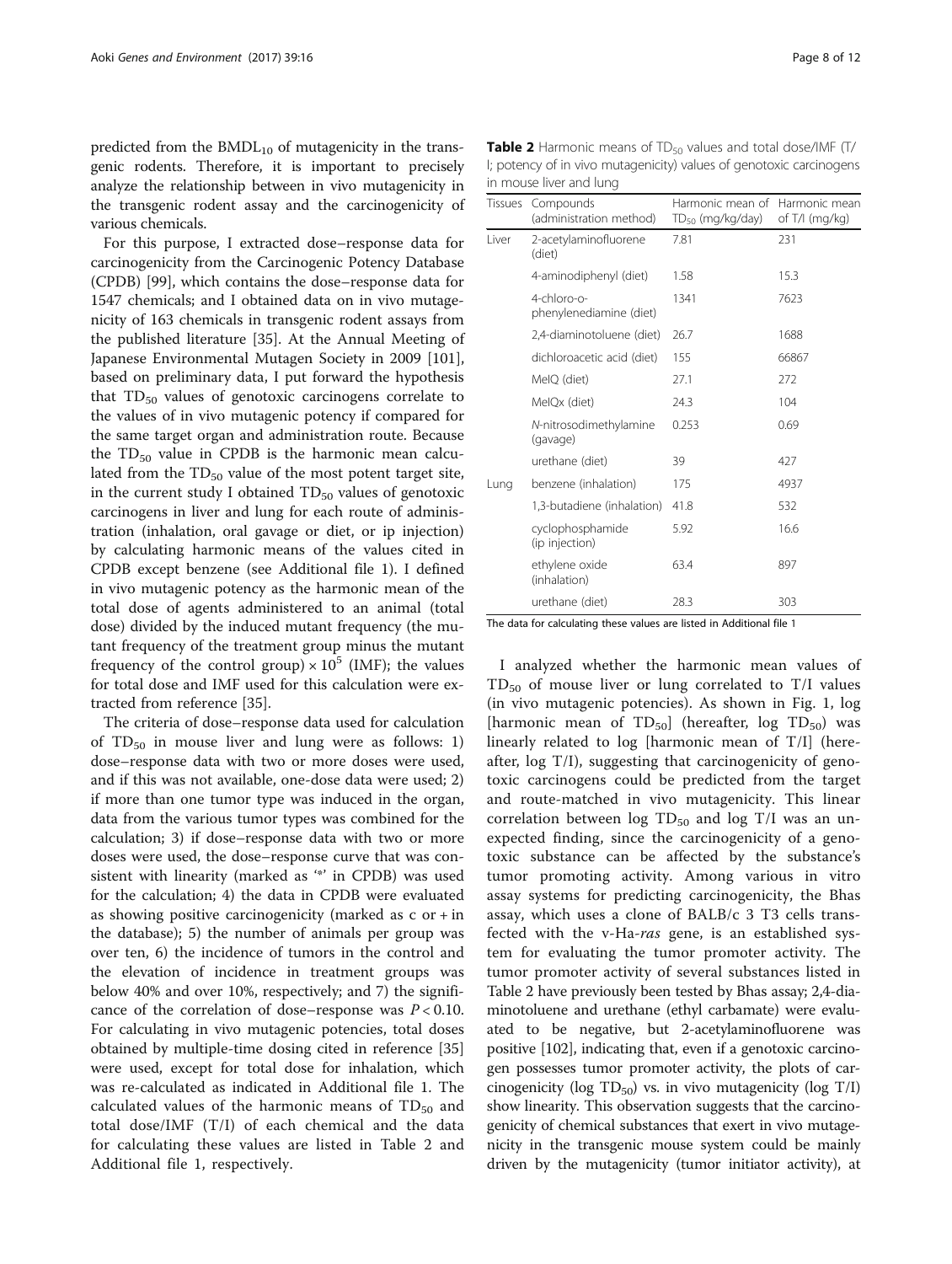<span id="page-8-0"></span>

least, in liver. However, the mechanistic basis of this linear relationship remains to be further studied.

As a case study, the  $TD_{50}$  value of diesel exhaust was estimated from the harmonic mean of the T/I values (i.e., 105) in our study [[58](#page-10-0)] (see Additional file [2\)](#page-9-0). In a previous study, Ichinose et al. [\[103\]](#page-11-0) demonstrated that the incidence of tumor in mouse lung was significantly elevated 3.1-fold by intratracheal administration of diesel exhaust particle at the dose of 0.1 mg/animal, repeatedly 10 times at weekly intervals, comparing with the vehicle control. Using the formula of the relationship between the carcinogenic potency and in vivo mutagenicity (Fig. 1), I estimate the  $TD_{50}$  of diesel exhaust to be 17 mg/kg/day (0.51 mg/animal/day, if body weight is 0.03 kg).

#### Conclusions

By using transgenic rodent assay systems, one can detect mutations induced on genomic DNA at the level of alterations in the nucleotide sequence. These assay systems are a good tool for evaluating in vivo mutagenicity induced by inhalation of air pollutants, especially a whole mixture of air pollutants. Merits of these assay systems are that they enable 1) analysis of the mutation spectrum (the types of mutation, e.g., transition, transversion, or deletion, and their positions on the genome), and 2) quantitative measurement of the potency of in vivo mutagenicity in somatic cells and germ cells.

I therefore propose that 1) comparisons between the nucleotide sequences of mutation hotspots induced in somatic cells by exposure to mutagens and the frequently mutated nucleotide sequences on proto-oncogenes and tumor suppressor genes may provide information about the identify of mutagen(s) causing cancer; and 2) a linear relationship exists between  $log TD_{50}$  (carcinogenicity) and log T/I (in vivo mutagenicity), suggesting that carcinogenicity can be predicted from in vivo mutagenicity in the target organ of cancer. Data suggesting that air pollutants induce mutations on germ cells, as well as somatic cells, have been presented; however, further studies are required to assess the potency of mutation in germ cells from in vivo mutagenicity data. Recently, a high-throughput method for analyzing the mutation spectrum of target genes has been developed by using a next-generation sequencer [[104, 105\]](#page-11-0). Novel technologies will strength a potential of transgenic rodent assay systems for assessing the carcinogenic risk of environmental mutagens.

A part of this review was presented in a lecture of JEMS Award 2016 in the Annual Meeting of Japanese Environmental Mutagen Society in 2016.

#### Additional files

**[Additional file 1:](dx.doi.org/10.1186/s41021-016-0064-6)** The data for calculating  $TD_{50}$  and  $T/l$ . Parentheses: route of administration. Pathology: ade, adenoma; hpa, hepatoadenoma; hpc, hepatocarcinoma; hpt, hepatoma; mal, malignant tumor; mix, more than one tumor type; MXA, more than one tumor type, combined by National Cancer Institute/National Toxicology Program [99]. Transgenic Strain: BB, Big Blue mouse; Muta, Muta mouse; gpt, gpt delta mouse; Lac Z plasmid, transgenic mouse harboring plasmids containing the lacZ gene [36, 37].  $#TD_{50}$  for benzene calculated from the data [106] by the procedure

of CPBD. 300 ppm  $\times$  1/3 (1 week exposure followed by 2 weeks non-exposure) = 100 ppm. Incidence of lung adenoma in the exposed group and non-exposed group: 26% (15/54) and 7% (3/46), respectively. Concentration of benzene corresponding to 50% increased incidence (incidence of lung adenoma, 54%) = 250 ppm. 250 ppm  $\times$  78.11 (molecular weight)/24.45 L (standard volume) = 0.8 mg/L. 0.8 (mg/L)  $\times$  0.03 L/min (inhalation volume)  $\times$  60 (min)  $\times$  6 h/day (hours of inhalation per day/0.03 kg (body weight) = 288 mg/kg/day. Duration of exposure: 81 weeks. Life time of mouse: 104 weeks.  $TD_{50} = 288 \times (81$  weeks/104 weeks)<sup>2</sup> = 175 mg/kg/day. The total doses were re-calculated at the conditions in the references cited in [35].

\***benzene**. 300 ppm  $\times$  78.11 (molecular weight)/24.45 (L, standard volume) =  $0.96$  mg/L.

0.96 (mg/L)  $\times$  0.03 L/min (inhalation volume)  $\times$  60 (min)  $\times$  6 h/day (hours of inhalation per day)/0.03 kg (body weight)  $\times$  5 days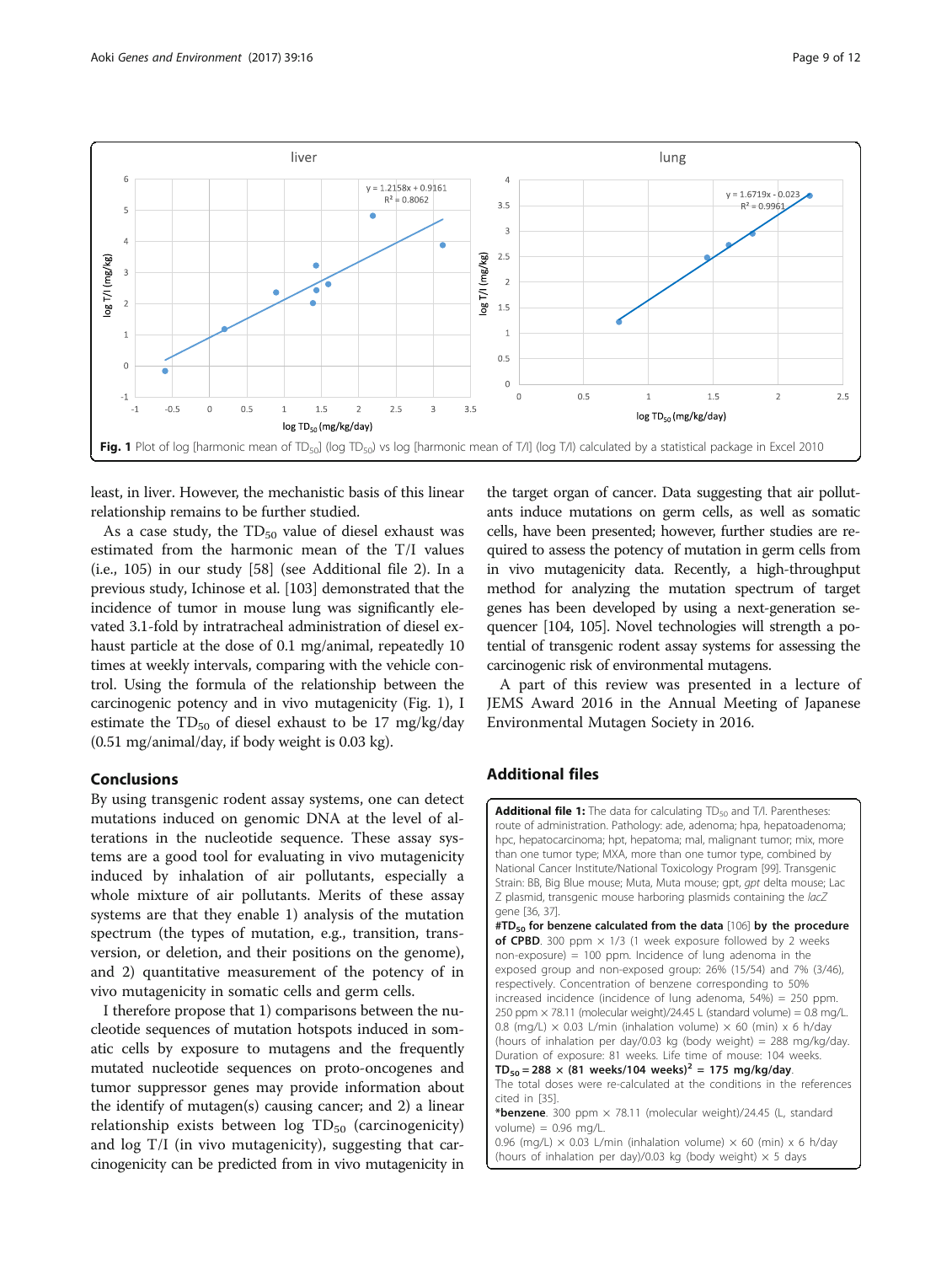<span id="page-9-0"></span>\*\*1,3-butadiene. 625 ppm  $\times$  54.09/24.45 = 1.38 mg/L. 1.38  $\times$  0.03  $\times$ 60  $\times$  6/0.03  $\times$  5 days (duration of inhalation) = 2,500 mg/kg. \*\*\*ethylene oxide. 200 ppm  $\times$  44.05/24.45 = 0.36 mg/L, 0.36  $\times$  0.03  $\times$ 60 x 6/0.03  $\times$  5  $\times$  4 = 2,600 mg/kg. (XLSX 19 kb)

[Additional file 2:](dx.doi.org/10.1186/s41021-016-0064-6) Estimation of T/I for diesel exhaust. T/I of diesel exhaust was estimated based on our data [53]. (DOCX 13 kb)

#### Abbreviations

1,3-BD: 1,3-butadiene; ACB-PCR: Allele-specific competitive blocker PCR; BaP: Benzo[a]pyrene; BPDE: Benzo[a]pyrene diol epoxide; CPDB: Carcinogenic potency database; ESTR: Expanded simple tandem repeat; HUF: Hupki mouse–derived embryonic fibroblast; Hupki: human p53 knock-in; IMF: Induced mutant frequency; ip: Intraperitoneal; PAH: polycyclic aromatic hydrocarbon; SPM: Suspended particulate matter; T/I: Total dose/IMF; TD50: Value of chronic dose-rate [mg/kg body weight/day] that would induce tumors in half the test animals at the end of a standard lifespan

#### Competing interests

The author declares that he has no competing interests.

#### Received: 30 July 2016 Accepted: 6 December 2016 Published online: 01 April 2017

#### References

- 1. [ [http://www2.env.go.jp/chemi/prtr/prtrinfo/contents/e-outline.jsp \]](http://www2.env.go.jp/chemi/prtr/prtrinfo/contents/e-outline.jsp). (April 28, 2016).
- 2. [\[http://www.env.go.jp/chemi/prtr/result/gaiyo.html](http://www.env.go.jp/chemi/prtr/result/gaiyo.html)]. (in Japanese, April 28, 2016). 3. [[http://www.env.go.jp/air/osen/monitoring/mon\\_h25/index.html\]](http://www.env.go.jp/air/osen/monitoring/mon_h25/index.html). (in
- Japanese April 28, 2016).
- 4. Patel MM, Quinn JW, Jung KH, Hoepner L, Diaz D, Perzanowski M, Rundle A, Kinney PL, Perera FP, Miller RL. Traffic density and stationary sources of air pollution associated with wheeze, asthma, and immunoglobulin E from birth to age 5 years among New York City children. Environ Res. 2011; 111(8):1222–9.
- Tanaka M, Aoki Y, Takano H, Fujitani Y, Hirano S, Nakamura R, Sone Y, Kiyono M, Ichinose T, Itoh T, et al. Effects of exposure to nanoparticle-rich or -depleted diesel exhaust on allergic pathophysiology in the murine lung. J Toxicol Sci. 2013;38(1):35–48.
- 6. Silva RA, Adelman Z, Fry MM, West JJ. The impact of individual anthropogenic emissions sectors on the global burden of human mortality due to ambient air pollution. Environ Health Perspect. 2016;124(11):1776–84.
- 7. Luch A. Nature and nurture lessons from chemical carcinogenesis. Nat Rev Cancer. 2005;5(2):113–25.
- 8. IARC/WHO. Some Non-heterocyclic Polycyclic Aromatic Hydrocarbons and Some Related Exposures, IARC Monographs on the Evaluation of Carcinogenic Risks to Human vol. 92. Lyon; 2010.
- 9. IARC/WHO. Diesel and Gasoline Engine Exhausts and Some Nitroarenes, IARC Monographs on the Evaluation of Carcinogenic Risks to Human vol. 105. Lyon; 2014.
- 10. Pope 3rd CA, Burnett RT, Thun MJ, Calle EE, Krewski D, Ito K, Thurston GD. Lung cancer, cardiopulmonary mortality, and long-term exposure to fine particulate air pollution. JAMA. 2002;287(9):1132–41.
- 11. Laden F, Schwartz J, Speizer FE, Dockery DW. Reduction in fine particulate air pollution and mortality: Extended follow-up of the Harvard Six Cities study. Am J Respir Crit Care Med. 2006;173(6):667–72.
- 12. Katanoda K, Sobue T, Satoh H, Tajima K, Suzuki T, Nakatsuka H, Takezaki T, Nakayama T, Nitta H, Tanabe K, et al. An association between long-term exposure to ambient air pollution and mortality from lung cancer and respiratory diseases in Japan. J Epidemiol. 2011;21(2):132–43.
- 13. IARC/WHO. Outdoor Air Pollution, IARC Monographs on the Evaluation of Carcinogenic Risks to Human vol. 109. Lyon; 2016.
- 14. Claxton LD, Matthews PP, Warren SH. The genotoxicity of ambient outdoor air, a review: Salmonella mutagenicity. Mutat Res. 2004;567(2–3):347–99.
- 15. Claxton LD, Woodall Jr GM. A review of the mutagenicity and rodent carcinogenicity of ambient air. Mutat Res. 2007;636(1–3):36–94.
- 16. Iwado H, Koyano M, Goto S, Kira S, Hayatsu H. Ubiquitous presence of mutagenic and antimutagenic components in air-borne particulates of two Japanese cities. Mutat Res. 1994;322(4):329–39.
- 17. Matsumoto M, Ando M, Tamura K. Difference of mutagenic activity of airborne particulates by particle size: Assay by the Salmonella microsuspension procedure. (in Japanese). Jpn J Toxicol Environ Health. 1993;39(2):139–47.
- 18. Watanabe T, Takahashi K, Konishi E, Hoshino Y, Hasei T, Asanoma M, Hirayama T, Wakabayashi K. Mutagenicity of surface soil from residential areas in Kyoto city, Japan, and identification of major mutagens. Mutat Res. 2008;649(1–2):201–12.
- 19. Wiencke JK. DNA adduct burden and tobacco carcinogenesis. Oncogene. 2002;21(48):7376–91.
- 20. Husgafvel-Pursiainen K. Genotoxicity of environmental tobacco smoke: a review. Mutat Res. 2004;567(2–3):427–45.
- Vineis P, Husgafvel-Pursiainen K. Air pollution and cancer: biomarker studies in human populations. Carcinogenesis. 2005;26(11):1846–55.
- 22. Aoki Y, Hashimoto AH, Sato H, Matsumoto M. Potency of air pollutions at DNA adduct formation and assessment by in vivo mutagenesis. In: Alvarez E, Cunha R, editors. In DNA adducts: formation, detection and mutagenesis. Hauppange: Nova Science Publisher; 2010. p. 143–53.
- 23. Sato H, Suzuki KT, Sone H, Yamano Y, Kagawa J, Aoki Y. DNA-adduct formation in lungs, nasal mucosa, and livers of rats exposed to urban roadside air in Kawasaki City. Jpn Environ Res. 2003;93(1):36–44.
- 24. Soares SR, Bueno-Guimaraes HM, Ferreira CM, Rivero DH, De Castro I, Garcia ML, Saldiva PH. Urban air pollution induces micronuclei in peripheral erythrocytes of mice in vivo. Environ Res. 2003;92(3):191–6.
- 25. Binkova B, Dobias L, Wolff T, Sram RJ. 32P-postlabeling analysis of DNA adducts in tissues of rats exposed to coke-oven emissions. Mutat Res. 1994;307(1):355–63.
- Somers CM, Yauk CL, White PA, Parfett CL, Quinn JS. Air pollution induces heritable DNA mutations. Proc Natl Acad Sci U S A. 2002;99(25):15904–7.
- 27. Yauk CL, Quinn JS. Multilocus DNA fingerprinting reveals high rate of heritable genetic mutation in herring gulls nesting in an industrialized urban site. Proc Natl Acad Sci U S A. 1996;93(22):12137–41.
- 28. Yauk CL, Fox GA, McCarry BE, Quinn JS. Induced minisatellite germline mutations in herring gulls (Larus argentatus) living near steel mills. Mutat Res. 2000;452(2):211–8.
- 29. Somers CM, McCarry BE, Malek F, Quinn JS. Reduction of particulate air pollution lowers the risk of heritable mutations in mice. Science. 2004; 304(5673):1008–10.
- 30. Samet JM, DeMarini DM, Malling HV. Biomedicine. Do airborne particles induce heritable mutations? Science. 2004;304(5673):971–2.
- 31. Yauk C, Polyzos A, Rowan-Carroll A, Somers CM, Godschalk RW, Van Schooten FJ, Berndt ML, Pogribny IP, Koturbash I, Williams A, et al. Germline mutations, DNA damage, and global hypermethylation in mice exposed to particulate air pollution in an urban/industrial location. Proc Natl Acad Sci U S A. 2008;105(2):605–10.
- 32. Yauk CL, Berndt ML, Williams A, Rowan-Carroll A, Douglas GR, Stampfli MR. Mainstream tobacco smoke causes paternal germ-line DNA mutation. Cancer Res. 2007;67(11):5103–6.
- 33. Marchetti F, Rowan-Carroll A, Williams A, Polyzos A, Berndt-Weis ML, Yauk CL. Sidestream tobacco smoke is a male germ cell mutagen. Proc Natl Acad Sci U S A. 2011;108(31):12811–4.
- 34. Somers CM. Expanded simple tandem repeat (ESTR) mutation induction in the male germline: lessons learned from lab mice. Mutat Res. 2006;598(1–2):35–49.
- 35. Lambert IB, Singer TM, Boucher SE, Douglas GR. Detailed review of transgenic rodent mutation assays. Mutat Res. 2005;590(1–3):1–280.
- 36. Martus HJ, Dolle ME, Gossen JA, Boerrigter ME, Vijg J. Use of transgenic mouse models for studying somatic mutations in aging. Mutat Res. 1995; 338(1–6):203–13.
- 37. Boerrigter ME, Dolle ME, Martus HJ, Gossen JA, Vijg J. Plasmid-based transgenic mouse model for studying in vivo mutations. Nature. 1995;377(6550):657–9.
- 38. Recio L, Osterman-Golkar S, Csanady GA, Turner MJ, Myhr B, Moss O, Bond JA. Determination of mutagenicity in tissues of transgenic mice following exposure to 1,3-butadiene and N-ethyl-N-nitrosourea. Toxicol Appl Pharmacol. 1992;117(1):58–64.
- 39. Recio L, Meyer KG, Pluta LJ, Moss OR, Saranko CJ. Assessment of 1,3-butadiene mutagenicity in the bone marrow of B6C3F1 lacI transgenic mice (Big Blue): a review of mutational spectrum and lacI mutant frequency after a 5-day 625 ppm 1,3-butadiene exposure. Environ Mol Mutagen. 1996;28(4):424–9.
- 40. National Toxicology Program. Toxicological and carcinogenesis studies of 1,3-butadiene (CAS No. 106-99-0) in B6C3F1 mice (inhalation studies). Tech Rep Ser. No. 434. US Department of Health and Human Services; 1993.
- 41. Recio L, Meyer KG. Increased frequency of mutations at A:T base pairs in the bone marrow of B6C3F1 lacI transgenic mice exposed to 1,3-butadiene. Environ Mol Mutagen. 1995;26(1):1–8.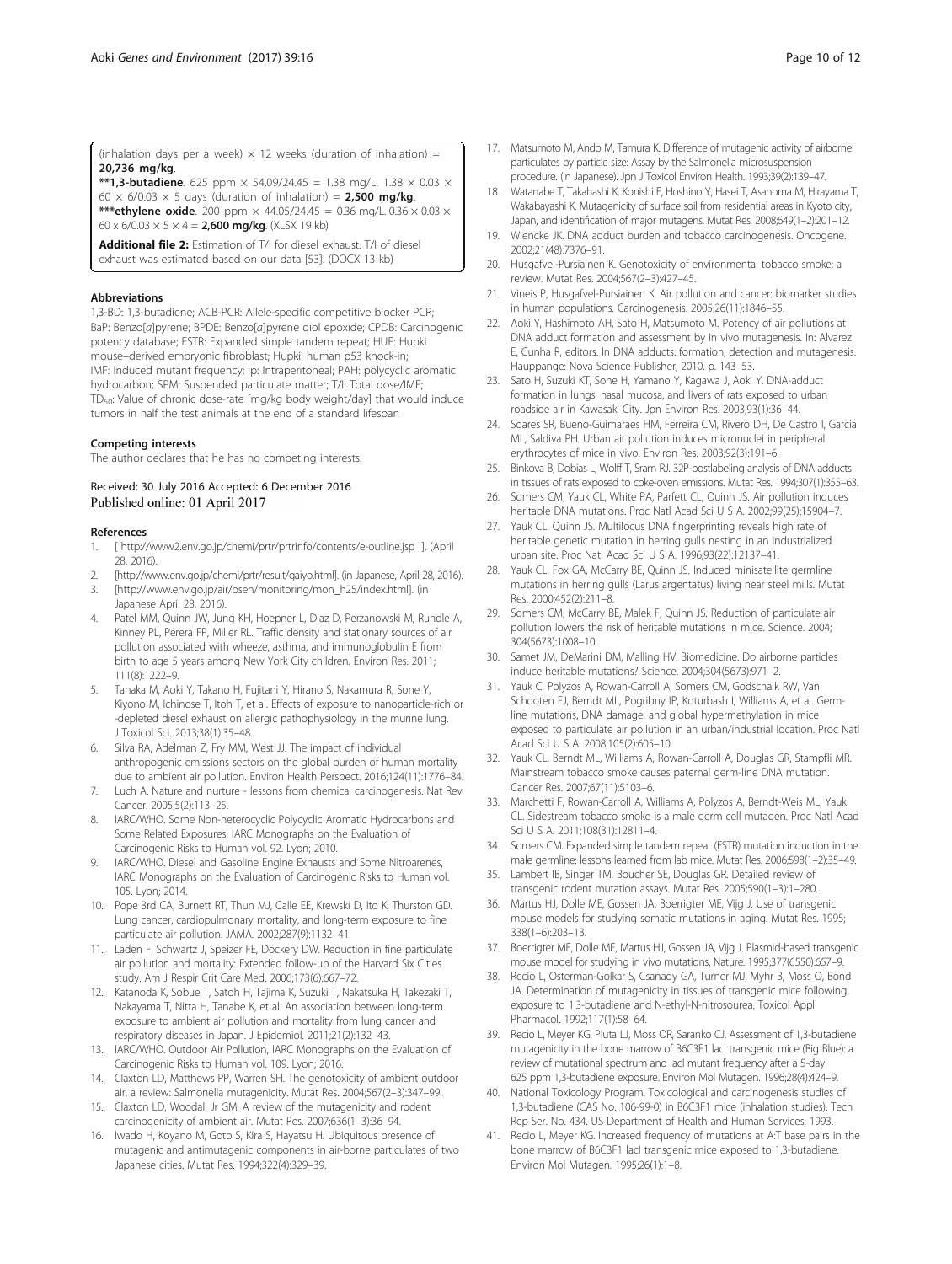- <span id="page-10-0"></span>42. Recio L, Pluta LJ, Meyer KG. The in vivo mutagenicity and mutational spectrum at the lacI transgene recovered from the spleens of B6C3F1 lacI transgenic mice following a 4-week inhalation exposure to 1,3-butadiene. Mutat Res. 1998;401(1–2):99–110.
- 43. Recio L, Steen AM, Pluta LJ, Meyer KG, Saranko CJ. Mutational spectrum of 1,3-butadiene and metabolites 1,2-epoxybutene and 1,2,3,4 diepoxybutane to assess mutagenic mechanisms. Chem Biol Interact. 2001;135–136:325–41.
- 44. Goggin M, Sangaraju D, Walker VE, Wickliffe J, Swenberg JA, Tretyakova N. Persistence and repair of bifunctional DNA adducts in tissues of laboratory animals exposed to 1,3-butadiene by inhalation. Chem Res Toxicol. 2011; 24(6):809–17.
- 45. Sisk SC, Pluta LJ, Meyer KG, Wong BC, Recio L. Assessment of the in vivo mutagenicity of ethylene oxide in the tissues of B6C3F1 lacI transgenic mice following inhalation exposure. Mutat Res. 1997;391(3):153–64.
- 46. Recio L, Donner M, Abernethy D, Pluta L, Steen AM, Wong BA, James A, Preston RJ. In vivo mutagenicity and mutation spectrum in the bone marrow and testes of B6C3F1 lacI transgenic mice following inhalation exposure to ethylene oxide. Mutagenesis. 2004;19(3):215–22.
- 47. Leavitt SA, George MH, Moore T, Ross JA. Mutations induced by benzo[a]pyrene and dibenzo[a, l]pyrene in lacI transgenic B6C3F1 mouse lung result from stable DNA adducts. Mutagenesis. 2008;23(6):445–50.
- 48. Long AS, Lemieux CL, Arlt VM, White PA. Tissue-specific in vivo genetic toxicity of nine polycyclic aromatic hydrocarbons assessed using the MutaMouse transgenic rodent assay. Toxicol Appl Pharmacol. 2016;290:31–42.
- 49. Hashimoto AH, Amanuma K, Hiyoshi K, Takano H, Masumura K, Nohmi T, Aoki Y. In vivo mutagenesis in the lungs of gpt-delta transgenic mice treated intratracheally with 1,6-dinitropyrene. Environ Mol Mutagen. 2006;47(4):277–83.
- 50. Hashimoto AH, Amanuma K, Hiyoshi K, Takano H, Masumura K, Nohmi T, Aoki Y. In vivo mutagenesis induced by benzo[a]pyrene instilled into the lung of gpt delta transgenic mice. Environ Mol Mutagen. 2005;45(4):365–73.
- 51. Sato H, Sone H, Sagai M, Suzuki KT, Aoki Y. Increase in mutation frequency in lung of Big Blue rat by exposure to diesel exhaust. Carcinogenesis. 2000; 21(4):653–61.
- 52. Dybdahl M, Risom L, Moller P, Autrup H, Wallin H, Vogel U, Bornholdt J, Daneshvar B, Dragsted LO, Weimann A, et al. DNA adduct formation and oxidative stress in colon and liver of Big Blue rats after dietary exposure to diesel particles. Carcinogenesis. 2003;24(11):1759–66.
- 53. Muller AK, Farombi EO, Moller P, Autrup HN, Vogel U, Wallin H, Dragsted LO, Loft S, Binderup ML. DNA damage in lung after oral exposure to diesel exhaust particles in Big Blue rats. Mutat Res. 2004;550(1–2):123–32.
- 54. Hashimoto AH, Amanuma K, Hiyoshi K, Sugawara Y, Goto S, Yanagisawa R, Takano H, Masumura K, Nohmi T, Aoki Y. Mutations in the lungs of gpt delta transgenic mice following inhalation of diesel exhaust. Environ Mol Mutagen. 2007;48(8):682–93.
- 55. Dybdahl M, Risom L, Bornholdt J, Autrup H, Loft S, Wallin H. Inflammatory and genotoxic effects of diesel particles in vitro and in vivo. Mutat Res. 2004;562(1–2):119–31.
- 56. McDonald JD, Doyle-Eisele M, Giglioyyi A, Miller RA, Seilkop S, Mauderly JL, Seagrave J, Chow J, Zielinska B. Part 1. Biologic responses in rats and mice tp subchronic inhalation of diesel exhaust from U.S. 2007-compliant engines: Report on 1-, 3-, and 12-month exposures in the ACES bioassay. Res Rep Health Eff Inst. 2012;166:9–120.
- 57. Bemis JC, Torous DK, Dertinger SD. Part 2. Assessment of genotoxicity after exposure to diesel exhaust from U.S. 2007-compliant diesel engines: report on 1- and 3-month exposures in the ACES bioassay. Res Rep Health Eff Inst. 2012;166:125–157.
- 58. Hashimoto AH, Matsumoto M, Masumura K, Nohmi T, Aoki Y. In vivo mutagenesis caused by diesel exhaust in the testis of gpt delta transgenic mice. Gene Environ. 2009;31(1):1–9.
- 59. Aoki Y, Hashimoto AH, Amanuma K, Matsumoto M, Hiyoshi K, Takano H, Masumura K, Itoh K, Nohmi T, Yamamoto M. Enhanced spontaneous and benzo(a)pyrene-induced mutations in the lung of Nrf2-deficient gpt delta mice. Cancer Res. 2007;67(12):5643–8.
- 60. Masumura K, Matsui K, Yamada M, Horiguchi M, Ishida K, Watanabe M, Ueda O, Suzuki H, Kanke Y, Tindall KR, et al. Mutagenicity of 2-amino-1-methyl-6 phenylimidazo [4,5-b]pyridine (PhIP) in the new gpt delta transgenic mouse. Cancer Lett. 1999;143(2):241–4.
- 61. Sram RJ, Binkova B, Rossner P, Rubes J, Topinka J, Dejmek J. Adverse reproductive outcomes from exposure to environmental mutagens. Mutat Res. 1999;428(1–2):203–15.
- 62. Liegibel UM, Schmezer P. Detection of the two germ cell mutagens ENU and iPMS using the LacZ/transgenic mouse mutation assay. Mutat Res. 1997;388(2–3):213–8.
- 63. Masumura K, Toyoda-Hokaiwado N, Ukai A, Gondo Y, Honma M, Nohmi T. Estimation of the frequency of inherited germline mutations by whole exome sequencing in ethyl nitrosourea-treated and untreated gpt delta mice. Genes Environ. 2016;38:10.
- 64. Douglas GR, Gingerich JD, Soper LM, Jiao J. Toward an understanding of the use of transgenic mice for the detection of gene mutations in germ cells. Mutat Res. 1997;388(2–3):197–212.
- 65. Verhofstad N, van Oostrom CT, Zwart E, Maas LM, van Benthem J, van Schooten FJ, van Steeg H, Godschalk RW. Evaluation of benzo(a)pyrene-induced gene mutations in male germ cells. Toxicol Sci. 2011;119(1):218–23.
- 66. Olsen AK, Andreassen A, Singh R, Wiger R, Duale N, Farmer PB, Brunborg G. Environmental exposure of the mouse germ line: DNA adducts in spermatozoa and formation of de novo mutations during spermatogenesis. PLoS One. 2010;5(6):e11349.
- 67. O'Brien JM, Beal MA, Yauk CL, Marchetti F. Benzo(a)pyrene is mutagenic in mouse spermatogonial stem cells and dividing spermatogonia. Toxicol Sci. 2016.
- 68. Xu G, McMahan CA, Walter CA. Early-life exposure to benzo[a]pyrene increases mutant frequency in spermatogenic cells in adulthood. PLoS One. 2014;9(1):e87439.
- 69. Polyzos A, Parfett C, Healy C, Douglas G, Yauk C. A single-molecule PCR approach to the measurement of induced expanded simple tandem repeat instability in vitro. Mutat Res. 2006;594(1–2):93–100.
- 70. Beal MA, Rowan-Carroll A, Campbell C, Williams A, Somers CM, Marchetti F, Yauk CL. Single-molecule PCR analysis of an unstable microsatellite for detecting mutations in sperm of mice exposed to chemical mutagens. Mutat Res. 2015;775:26–32.
- 71. Ritz C, Ruminski W, Hougaard KS, Wallin H, Vogel U, Yauk CL. Germline mutation rates in mice following in utero exposure to diesel exhaust particles by maternal inhalation. Mutat Res. 2011;712(1–2):55–8.
- 72. Barber RC, Hardwick RJ, Shanks ME, Glen CD, Mughal SK, Voutounou M, Dubrova YE. The effects of in utero irradiation on mutation induction and transgenerational instability in mice. Mutat Res. 2009;664(1–2):6–12.
- 73. Helleberg H, Xu H, Ehrenberg L, Hemminki K, Rannug U, Tornqvist M. Studies of dose distribution, premutagenic events and mutation frequencies for benzo[a]pyrene aiming at low dose cancer risk estimation. Mutagenesis. 2001;16(4):333–7.
- 74. O'Brien JM, Walker M, Sivathayalan A, Douglas GR, Yauk CL, Marchetti F. Sublinear response in lacZ mutant frequency of Muta Mouse spermatogonial stem cells after low dose subchronic exposure to N-ethyl-Nnitrosourea. Environ Mol Mutagen. 2015;56(4):347–55.
- 75. Bos JL. ras oncogenes in human cancer: a review. Cancer Res. 1989; 49(17):4682–9.
- 76. Wiseman RW, Stowers SJ, Miller EC, Anderson MW, Miller JA. Activating mutations of the c-Ha-ras protooncogene in chemically induced hepatomas of the male B6C3 F1 mouse. Proc Natl Acad Sci U S A. 1986;83(16):5825–9.
- 77. Feng Z, Hu W, Chen JX, Pao A, Li H, Rom W, Hung MC, Tang MS. Preferential DNA damage and poor repair determine ras gene mutational hotspot in human cancer. J Natl Cancer Inst. 2002;94(20):1527–36.
- 78. McKinzie PB, Delongchamp RR, Chen T, Parsons BL. ACB-PCR measurement of K-ras codon 12 mutant fractions in livers of Big Blue rats treated with Nhydroxy-2-acetylaminofluorene. Mutagenesis. 2006;21(6):391–7.
- 79. Wang Y, Meng F, Arlt VM, Mei N, Chen T, Parsons BL. Aristolochic acidinduced carcinogenesis examined by ACB-PCR quantification of H-Ras and K-Ras mutant fraction. Mutagenesis. 2011;26(5):619–28.
- 80. Parsons BL, Manjanatha MG, Myers MB, McKim KL, Shelton SD, Wang Y, Gollapudi BB, Moore NP, Haber LT, Moore MM. Temporal changes in K-ras mutant fraction in lung tissue of big blue B6C3F(1) mice exposed to ethylene oxide. Toxicol Sci. 2013;136(1):26–38.
- 81. Soussi T, Beroud C. Significance of TP53 mutations in human cancer: a critical analysis of mutations at CpG dinucleotides. Hum Mutat. 2003;21(3):192–200.
- 82. Petitjean A, Mathe E, Kato S, Ishioka C, Tavtigian SV, Hainaut P, Olivier M. Impact of mutant p53 functional properties on TP53 mutation patterns and tumor phenotype: lessons from recent developments in the IARC TP53 database. Hum Mutat. 2007;28(6):622–9.
- 83. IARC TP53 database [\[http://p53.iarc.fr/\]](http://p53.iarc.fr/) (April 28, 2016).
- 84. Denissenko MF, Pao A, Tang M, Pfeifer GP. Preferential formation of benzo[a]pyrene adducts at lung cancer mutational hotspots in P53. Science. 1996;274(5286):430–2.